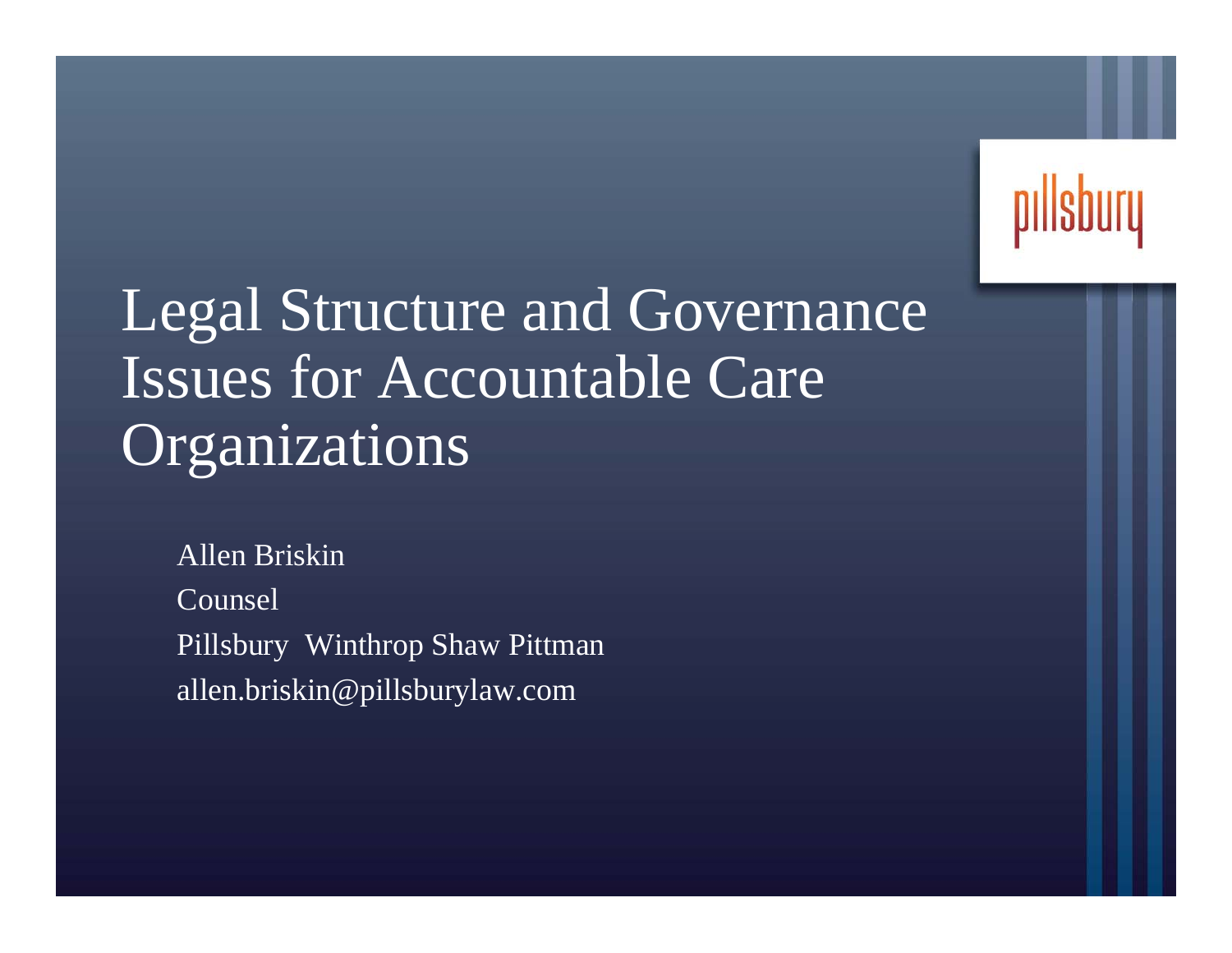# ACO Structural Requirements

#### p. Each ACO must

- $\Box$  Be a *legal entity* recognized and authorized under applicable state law to engage in its business
- àHave a *taxpayer identification number*
- àBe comprised of an *eligible* group of *ACO Participants*
- àHave a mechanism for *shared governance*
- $\mathcal{L}_{\mathcal{A}}$  Organizations coming together to form an ACO will almost always need to form a new entity
- $\mathcal{L}_{\mathcal{A}}$  An existing organization may become an ACO without forming a new entity, but satisfying governance requirements will probably discourage it from doing so

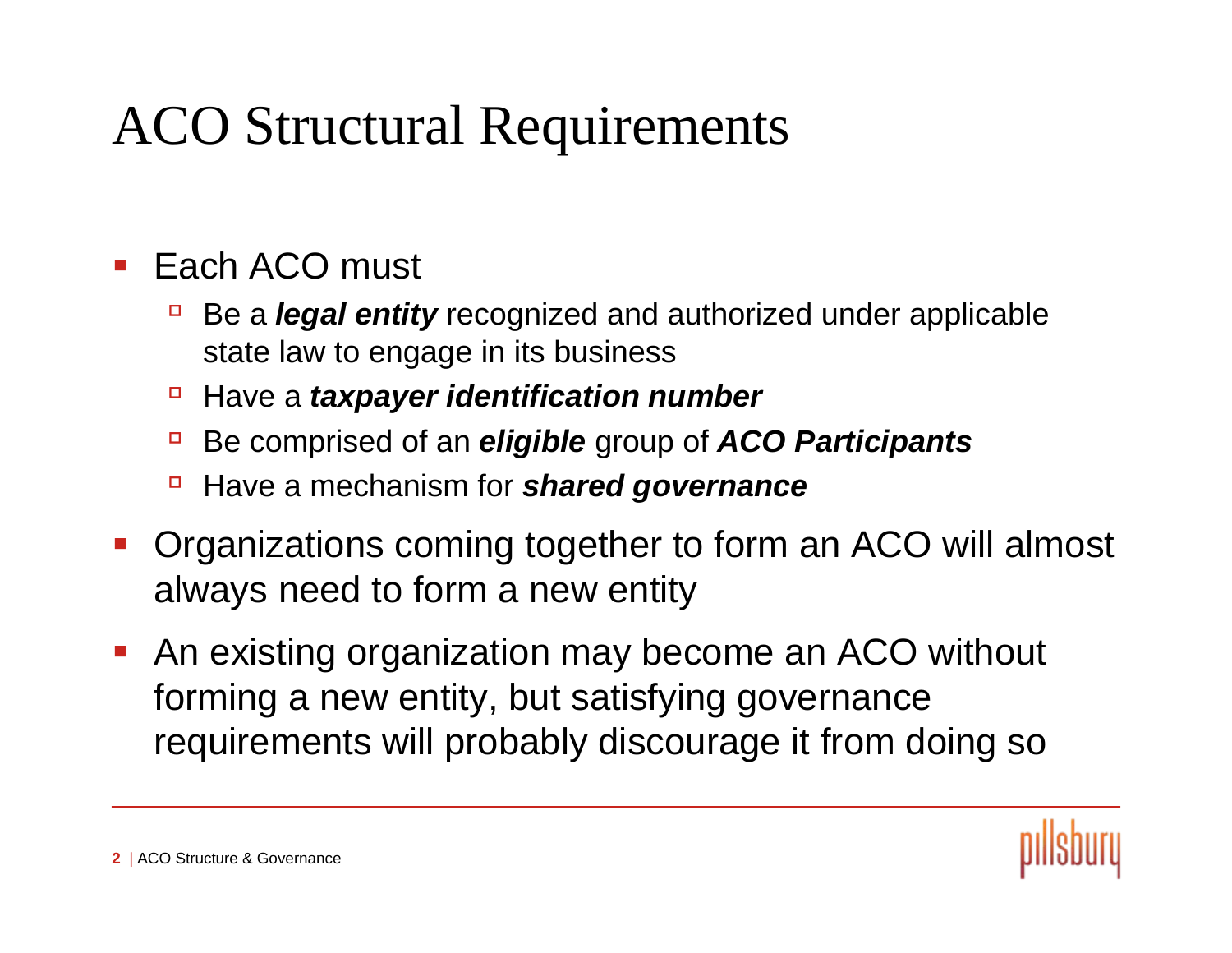# Legal Entity

- $\mathcal{L}_{\mathcal{A}}$  ACO must have a formal legal structure that is authorized under state law to
	- à Receive and distribute shared savings under the Medicare Shared Savings Program ("MSSP")
	- àRepay shared losses under MSSP
	- $\Box$  Establish, report and ensure provider compliance with health care quality criteria, including quality performance and reporting standards
	- Perform the ACO's other functions
- p. Corporation, partnership, limited liability company, etc.
- p. May not be a contractual joint venture alone
- $\mathcal{L}_{\mathcal{A}}$  Existing entity may qualify if it satisfies requirements, including shared governance

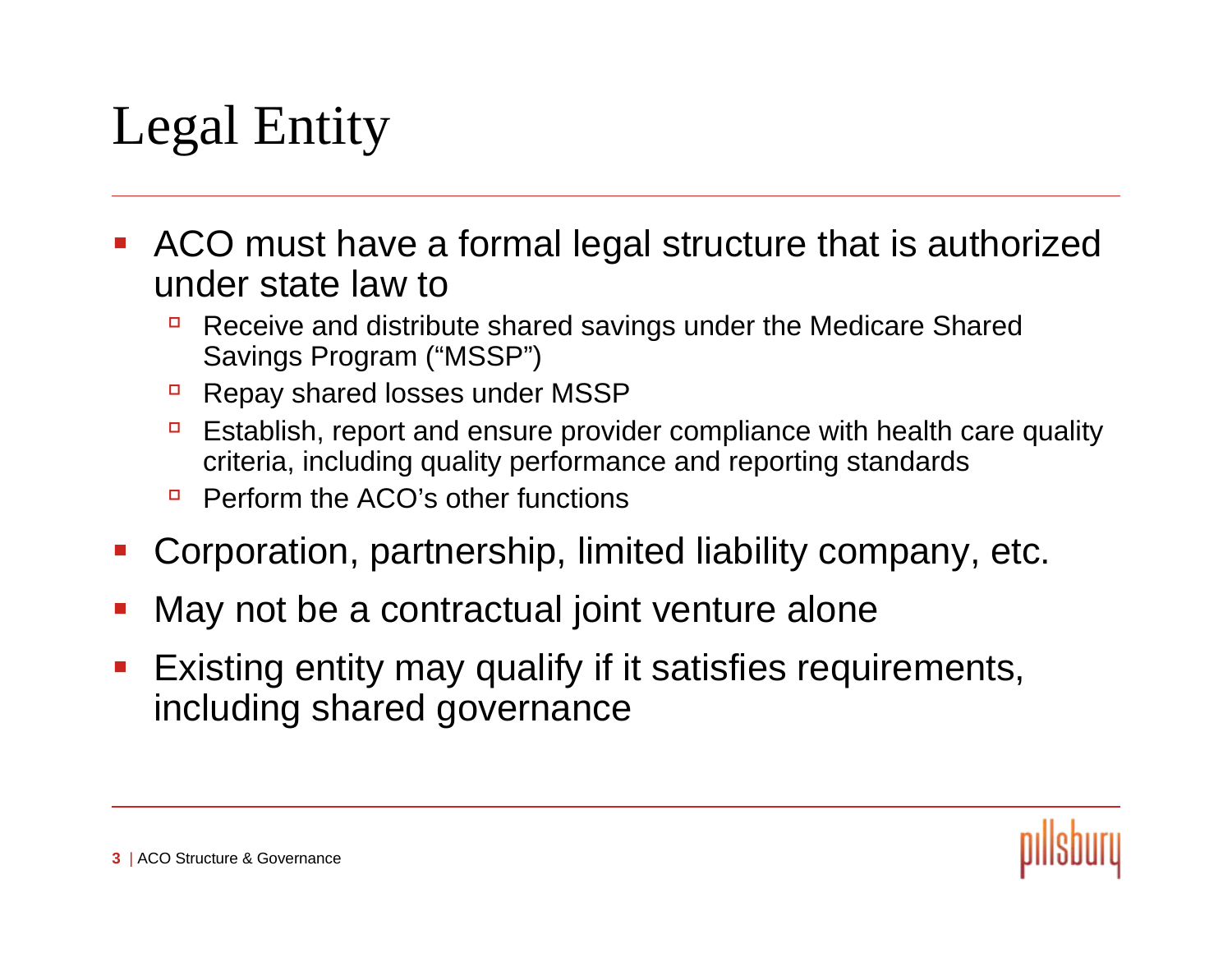### Taxpayer Identification Number

- $\mathbb{R}^2$ ACO must have a taxpayer identification number
- $\mathcal{L}_{\mathcal{A}}$ MSSP payments will be made to that TIN

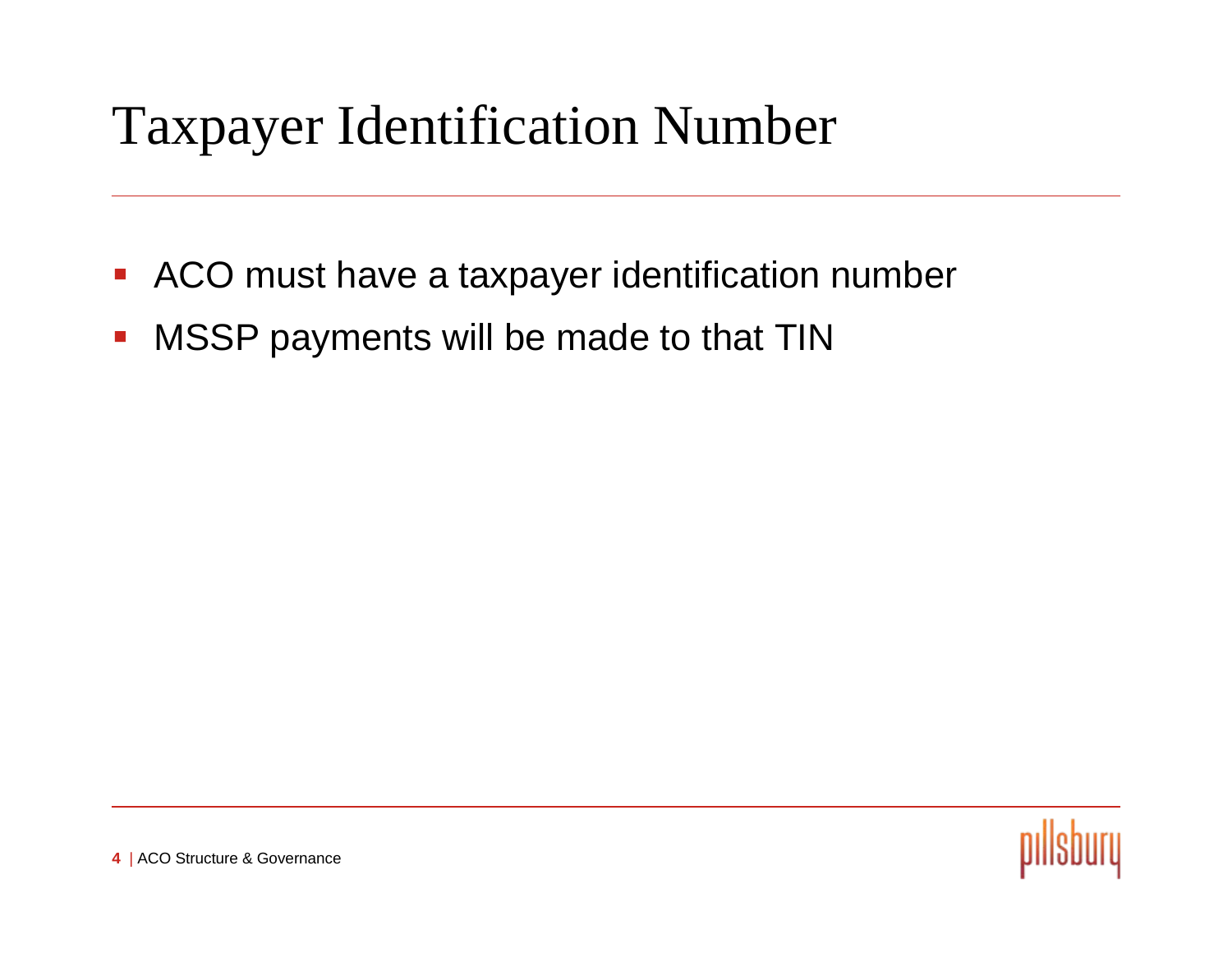# Eligible ACO Participants

#### $\mathcal{L}_{\mathcal{A}}$ Who may form an ACO

- à ACO Professionals, *i.e.*, physicians, osteopaths, physician assistants, nurse practitioners and clinical nurses
- $\Box$ Networks of ACO Professionals
- $\Box$  Partnerships and joint venture arrangements between hospitals and ACO Professionals
- àHospitals employing ACO Professionals
- **Who may also participate in an ACO** 
	- à Certain other providers, such as Federally Qualified Health Centers ("FQHCs") and Rural Health Centers ("RHCs")
	- à Critical Access Hospitals that bill Medicare for both facility and professional services, *i.e.*, Method II billing
- $\mathcal{L}_{\mathcal{A}}$  Others may provide services to an ACO, but may have a smaller or no role in governance

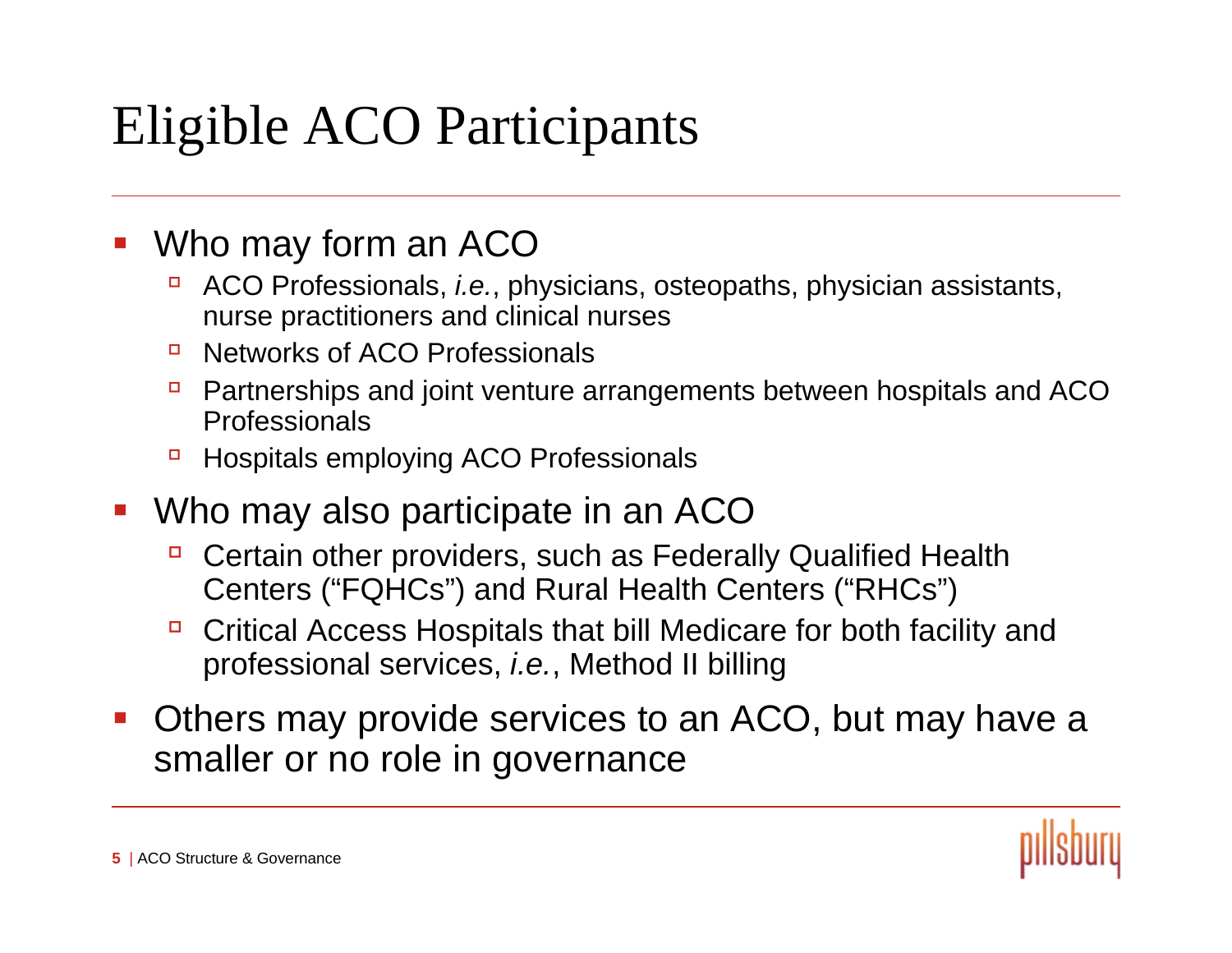### Mechanism for Shared Governance

- ACO must have a governing body, *e.g.,* Board of Directors, Board of Managers, etc. with broad authority and responsibility for the ACO's administrative, fiduciary and clinical operations
- Governing Body's responsibility includes definition of processes to promote evidence-based medicine and patient engagement, report on quality and cost measures, and coordinate care
- Governing Body must be separate and unique to the ACO where the ACO comprises multiple entities, *e.g.*, independent group practices

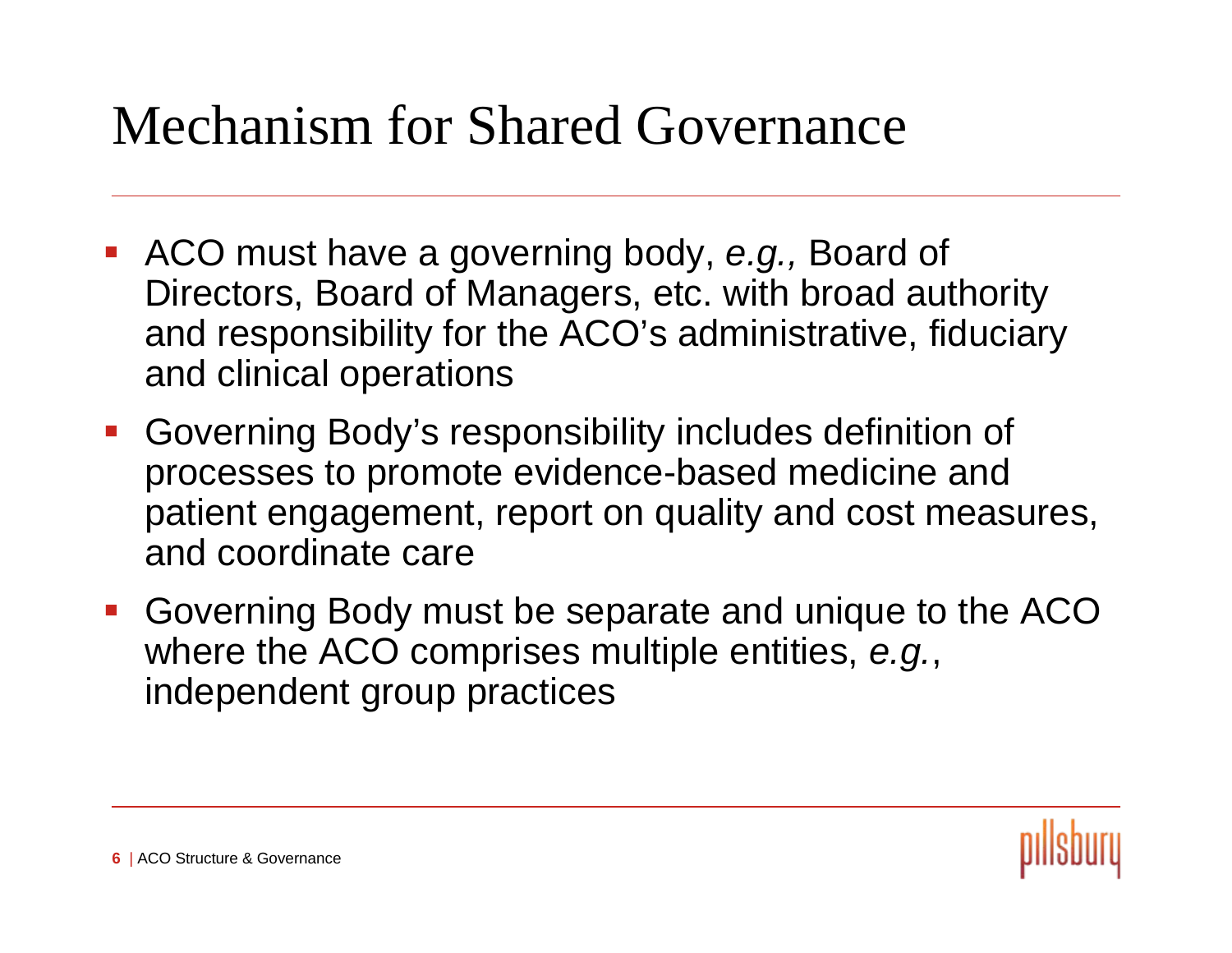### Proportional Representation

- p. Governing Body must provide proportional representation for ACO Participants
- $\mathcal{L}_{\mathcal{A}}$  At least 75% of Governing Body must be ACO Participants or their designated representatives
	- $\Box$  *"Each ACO participant must choose an appropriate representative from within its (sic) organization to represent them (sic) on the governing body and each ACO participant must have appropriate proportionate control over governing body decision making."*
	- à How does this work with 1 hospital and 200 independent physicians?
- b. Governing Body must include at least 1 ACO beneficiary with no "conflict of interest," includes family members

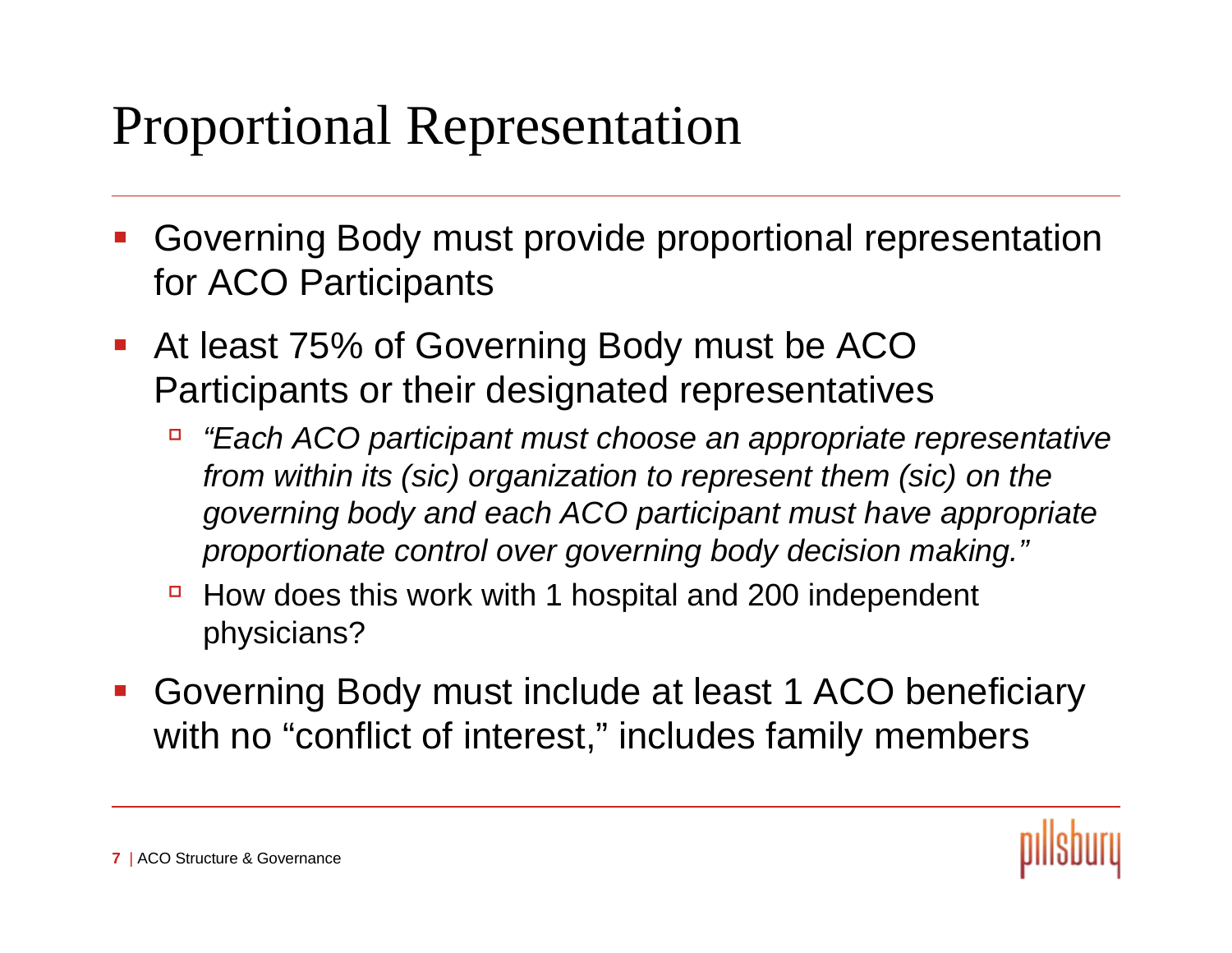### Leadership and Management

- p. ACO operations must be managed by an executive, officer, manager or general partner accountable to the Governing Body
- $\mathcal{L}_{\mathcal{A}}$  Full-time senior-level medical director who is physically present on a regular basis
	- àMedical license in the state(s) in which ACO operates
	- $\Box$ Board certified
- $\mathcal{L}_{\mathcal{A}}$  ACO Participants and providers/suppliers must have a meaningful financial or other commitment to the ACO's clinical integration program likely to motivate them to make clinical integration program succeed

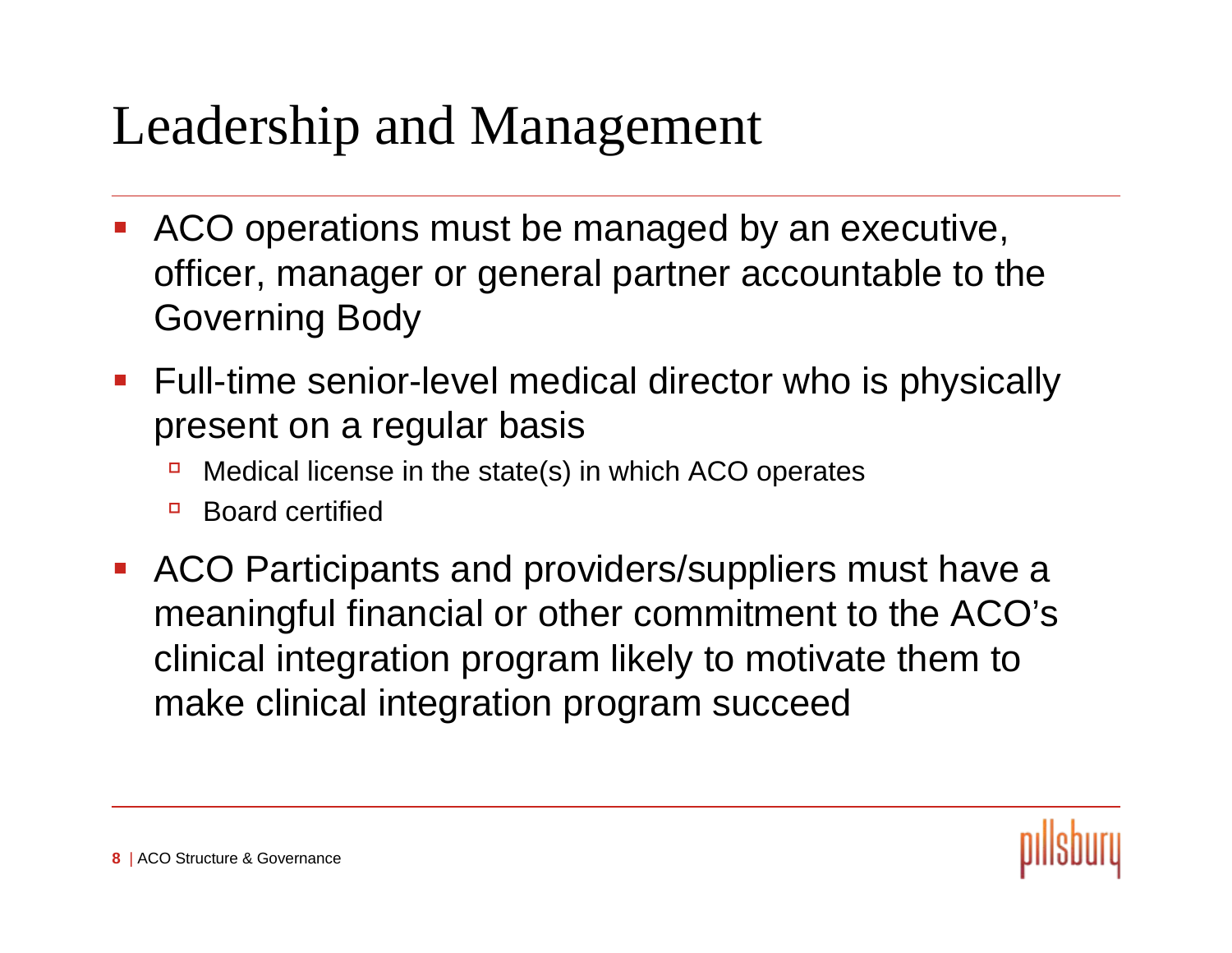### Tax-Exemption Considerations

- $\mathcal{L}_{\mathcal{A}}$  Tax-exempt organizations ("TEOs") must avoid private inurement and private benefit, and wish to avoid UBIT
- $\mathcal{L}_{\mathcal{A}}$  Must have all of the following:
	- à Terms of TEO's participation set forth in advance in writing, negotiated at arms length
	- àACO's current participation in MSSP
	- à TEO's share of benefits & losses proportional to benefits or contribution TEO provides
	- à Any ownership interest of TEO must be in proportion to value of capital contributions; allocations & distributions in proportion to ownership
	- $\Box$ All contracts and transactions are at fair market value